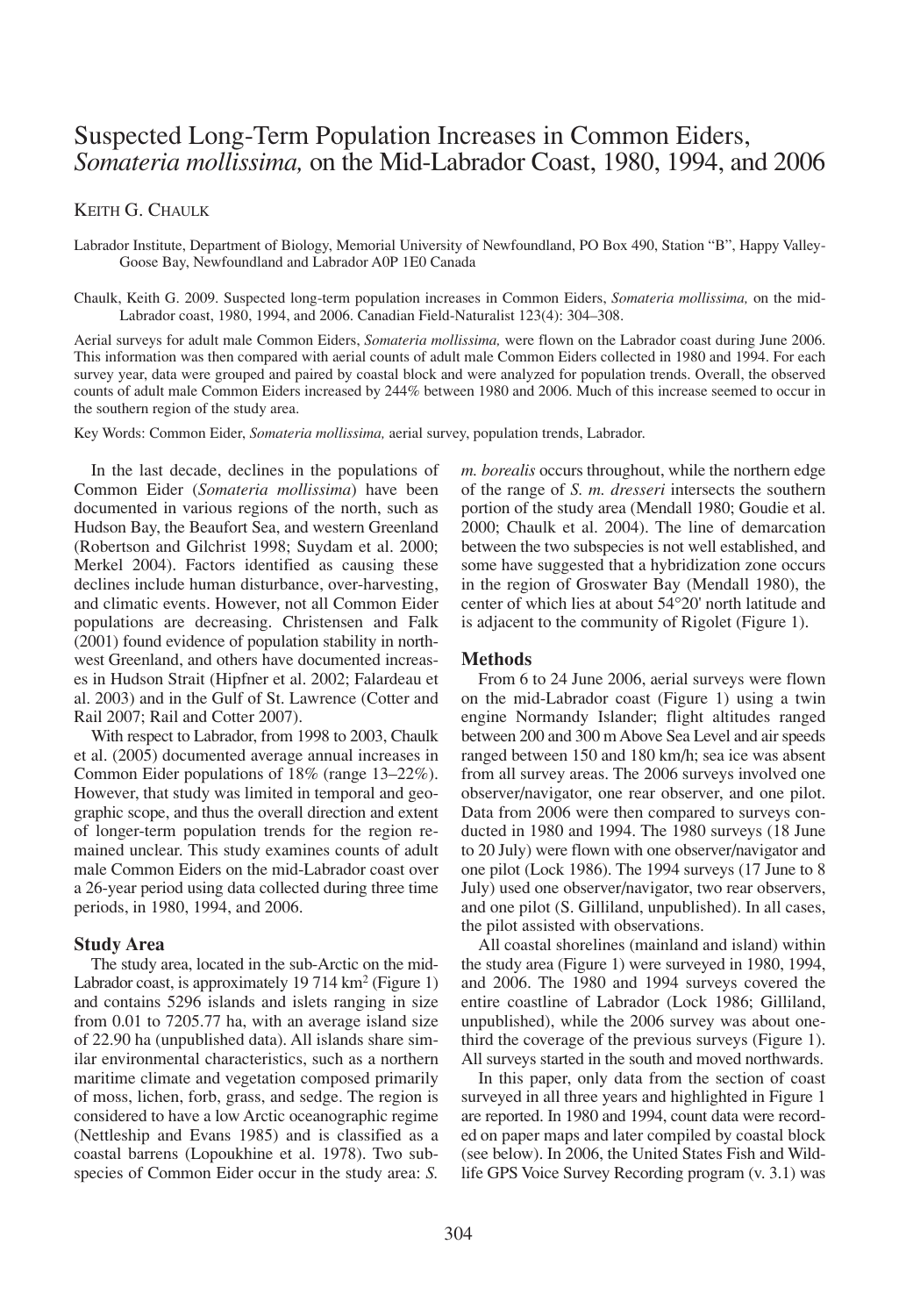

FIGURE 1. Location of the 2006 study area on the mid-Labrador coast. Left panel shows all of Labrador with the 2006 study area highlighted; right panel illustrates only the 2006 study area and the distribution of the 64 coastal blocks surveyed in all three years (1980, 1994, and 2006).

Note: the 1980 and 1994 surveys included areas north and south of the blocks illustrated; however, only data from the 64 coastal blocks (shown in right panel) (surveyed in 1980, 1994, and 2006) are presented and analyzed in this paper.

used to record all observations (Chaulk and Turner 2007), which were subsequently compiled by coastal block.

To allow the data sets across years to be summarized and compared across years, all count data were compiled by coastal block, a grid system developed by the Canadian Wildlife Service to partition the Labrador coast into discrete survey units based on prominent landscape features (Gilliland, unpublished). For purposes of statistical testing, the same 64 blocks surveyed in 1980, 1994, and 2006 were "paired" and analyzed for trends (Figure 1). The average size of these 64 coastal blocks was  $308 \text{ km}^2$  (SD = 185.3).

Coastal blocks were then sorted from south to north by the geographic center, and adjacent coastal blocks were grouped into aggregate blocks. Each of the four resulting aggregate blocks was composed of 16 coastal blocks ( $4 \times 16 = 64$ ). The aggregate blocks were consecutively labelled 1, 2, 3, 4, with 1 being the most southerly and 4 the most northerly. The 95% confidence interval for the mean was calculated for each aggregate block and plotted by survey year. This exercise was performed to illustrate regional and annual variations within the overall data set.

As the study team progressed northwards along the coast in 2006, approximately 20–30 nests were candled (Weller 1956) in each of the archipelagos of Rigolet, Hopedale and Nain to assess stage of incubation (Figure 1).

Throughout the paper, all reported  $\pm$  values are 1 SE (except where noted). No data transformations were used, and non-parametric Friedman's test (predictors:

Year and Block ID) and pair-wise *t*-tests of the count data were conducted using Minitab version 14.1.

# **Results**

Candling revealed that the 2006 survey occurred between the first and second week of nest initiation. In 2006, total adult male Common Eider counts were 17 374 (number of flocks  $= 1733$ , mean flock size  $=$  $10.03 \pm 0.63$ ). Of these, 13 014 (i.e., 74.9%) adult male Common Eiders were associated with islands (number of flocks = 1332, mean flock size =  $9.77 \pm 0.69$ ). and approximately 80% of these were associated with islands smaller than 30 ha. The average number of adult males/island was  $15.6 \pm 1.2$  (number of colonies  $= 834$ ).

The mean number of male Common Eiders per coastal block increased from a low of  $111.3 \pm 17.2$  in 1980 to  $271 \pm 41.3$  in 2006 (Table 1), a population increase of 244%. Using a Friedman's test, counts were found to differ significantly by year  $(P < 0.001)$ ; pairwise *t*-tests indicated that 2006 counts were significantly higher than 1980 ( $P < 0.001$ ). Interval plots revealed little change in counts across years in northern sections of the study area; these plots showed that most of the increases occurred in the southern portion of the study area (Figure 2).

#### **Discussion**

Based on informal interviews at the start of surveys, many local residents of Labrador stated that 2006 was an early spring, perhaps four weeks earlier than historical norms. Visual analyses of ice charts for the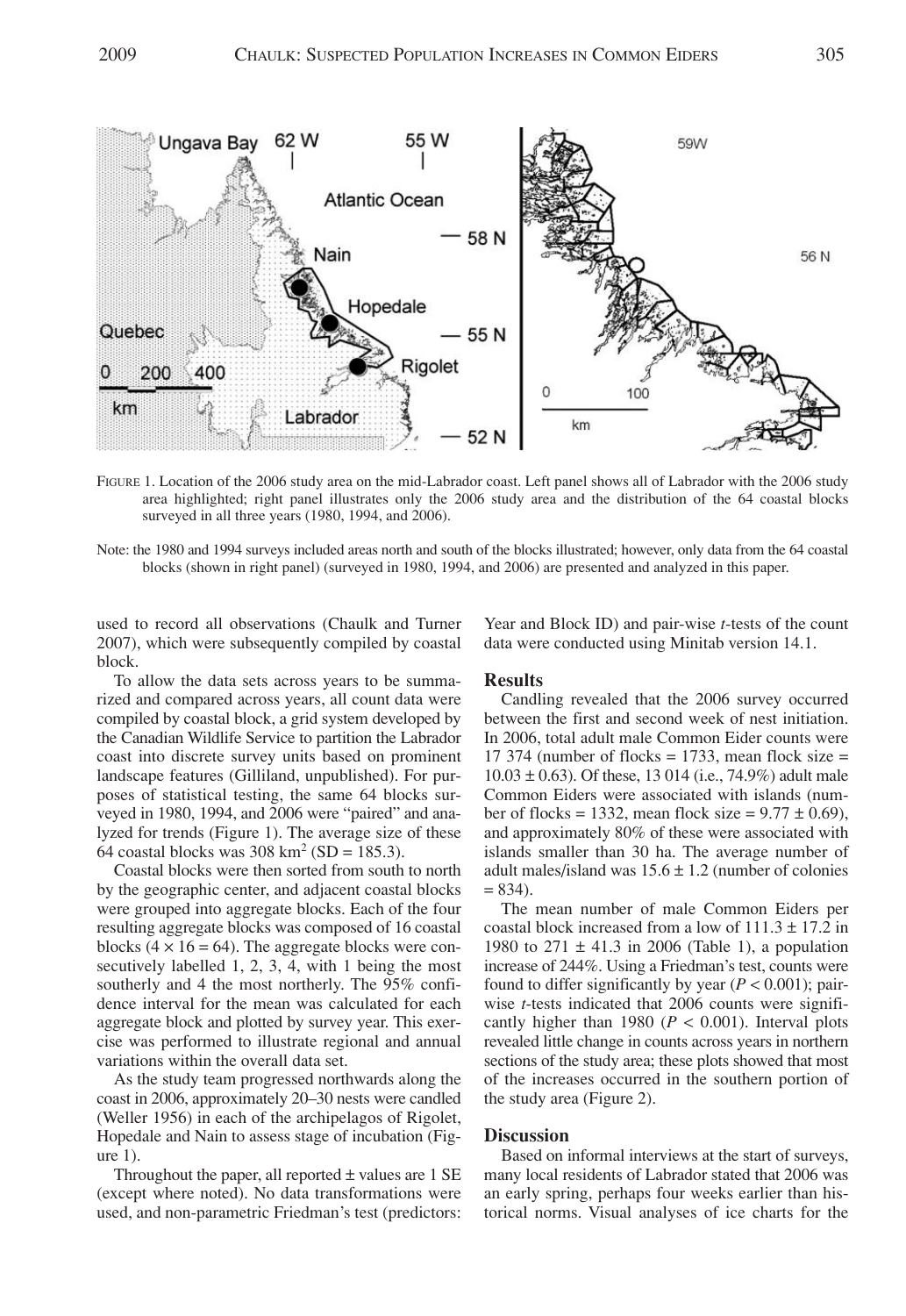| Year                 | Total Count                | Average Count (SE)                        | Years                                  |                         | <i>t</i> -value               |
|----------------------|----------------------------|-------------------------------------------|----------------------------------------|-------------------------|-------------------------------|
| 1980<br>1994<br>2006 | 7 1 2 0<br>13 994<br>17374 | 111.3(17.2)<br>218.7(39.5)<br>271.5(41.3) | 1980, 1994<br>1994, 2006<br>1980, 2006 | 0.001<br>0.109<br>0.000 | $-3.59$<br>$-1.62$<br>$-4.60$ |

TABLE 1. Left panel summarizes observations of adult male Common Eiders on the mid-Labrador coast by survey year (*n* = 3) and aggregate block (*n* = 4). Right panel summarizes pair-wise *t*-tests by year.

study area support this assessment and also suggest that 1980 and 1994 were similar with respect to the timing of spring ice break-up. First indications of major open water can be found on the ice charts of 22 June 1980, 19 June 1994, and 15 May 2006 (Canadian Ice Service Online Data 2010\*).

Although the 1980 surveys did not report stage of incubation, the author indicates that the surveys commenced approximately 10–12 days after the start of laying (Lock 1986). Unfortunately, the 1994 surveys did not provide any information on the timing of nesting (Gilliland, unpublished). Based on estimated nest ages (eggs in 2006 were 7 to 14 days old), the timing of the 2006 surveys was similar to the 1980 surveys. It should be noted that both Lock and Gilliland initiated their surveys several hundred kilometres to the south and took up to one week to reach the point at which the 2006 surveys started. Adjusting for the overlapping study area (Figure 1), the 2006 surveys started approximately three calendar weeks earlier than surveys in 1980 and 1994.

However, even with the earlier survey start date and earlier spring conditions in 2006, I feel that, relative to breeding, the 2006 surveys were comparable to the 1980 surveys (i.e., within 10 days) (see discussion above of ice conditions and nest ages of all three surveys). However, owing to the absence of information on nest ages at the time of the 1994 surveys, it is not possible to state with rigor how all survey years compared with respect to the nesting period.

It is very likely that across-year environmental differences influenced the start of breeding in each of the survey years and that this would consequently affect observed counts, although the direction (resulting in higher or lower counts) of these effects, relative to survey year, remains unknown. If Common Eiders nested early in 2006 due to lack of ice, adult males may have started to disperse by the time of the survey, reducing the overall count. For example, it has previously been suggested that ice influences the nesting behaviour of eiders (Lack 1933; Ahlen and Andersson 1970; Quinlan and Lehnhausen 1982; Parker and Mehlum 1991; Chaulk et al. 2007), and male Common Eiders are known to disperse from breeding islands shortly after females begin nesting (Goudie et al. 2000).

Uneven observer effort is another factor that could have influenced comparison of count data across years (Caughley 1974). Laursen et al. (2008) found that detection rates were approximately 80% for species with densities of more than 10 individuals/km<sup>2</sup> and that observer effects are less pronounced in species that form large flocks. It should be noted that in 2006 the average was approximately 10 Common Eiders/ flock. Estimates of average flock size from other survey years were not reported, so at present this information is limited as an indicator of across-year detection rate(s). However, the 2006 flock size data could be useful comparison information in the event of future surveys. With this said, it is not clear how average flock size changes with population fluctuation. One might assume that flocks become larger as the population increases, but behavioural processes and availability of forage likely play a role in shaping the relationships between flock size and overall abundance.

As indicated in the methods, each survey year involved a different number of observers, with 1980 having the least (two), 2006 surveys having an intermediate number (three), and 1994 having the most (four). The effects that observer effort had on counts are unknown, but likely contributed to across-year differences. However, the direction (resulting in higher or lower counts) of these effects relative to each survey year also remains unknown.

Figure 2 depicts regional differences within the study area with respect to long-term population trends. Mean counts were relatively constant across years in the north, while southern sections showed larger acrossyear differences. Thus many of the suspected long-term increases seem to be driven by population processes in the southern portion of the study area. Within the study area, the southern section is thought to be a region of overlap and hybridization between the northern and southern subspecies of the Common Eider (Mendall 1980; Chaulk et al. 2004). It is possible that interactions between these two subspecies are influencing the overall apparent population growth.

It is true that this study suffers from several limitations with respect to the comparability of the data across years (observer effort, survey timing); however, in combination with findings presented by Chaulk et al. (2005) as well as anecdotal reports by local hunters, it seems to provide growing evidence that suggests that Common Eider populations on the mid-Labrador coast have grown since the early 1980s. The cause(s) of these apparent increases are unknown.

One explanation relates to changes in human land use during the breeding period as a result of the closure of coastal in-shore fisheries in the early 1990s.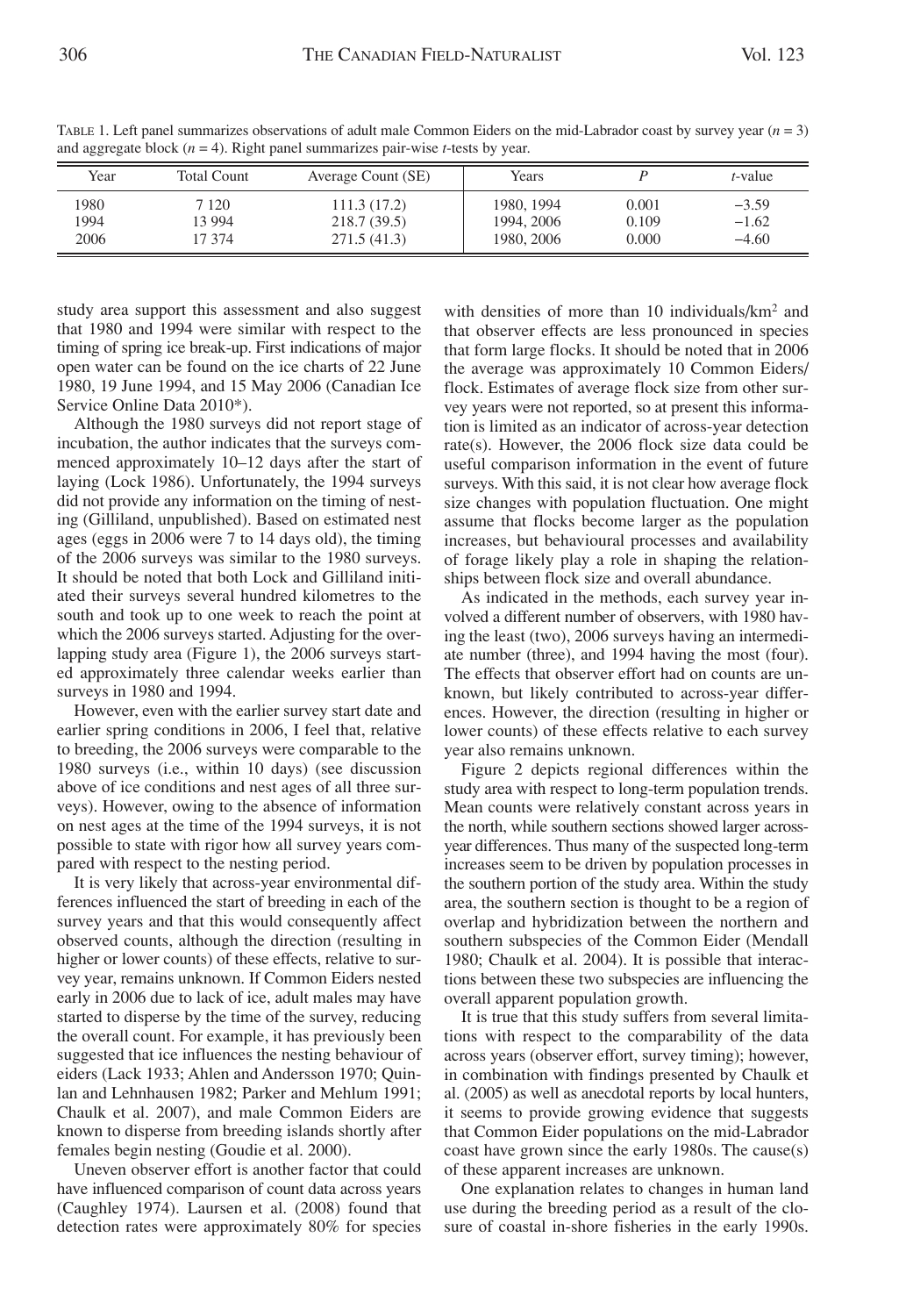

FIGURE 2. Interval plots of adult male Common Eider counts by aggregate block and year. Data means and 95% confidence intervals are based on surveys conducted on the mid-Labrador coast in 1980, 1994, and 2006. Each aggregate block  $(n = 4)$  is composed of 16 adjacent coastal blocks. Aggregate blocks are labelled 1 to 4 and are ordered from south to north, where aggregate block 1 is the most southerly and 4 the most northerly.

Note: For purposes of graphing, aggregate blocks ( $n = 4$ ; by 3 years) were used instead of coastal blocks ( $n = 64$ ; by 3 years) in order to reduce data clutter.

For example, a reduction in fish offal may have had an impact on local gull populations, thereby decreasing gull predation on Common Eider nests (Gotmark 1989; Mawhinney et al. 1999). In addition, the closure of the in-shore fishery likely resulted in less disturbance of breeding colonies (Gotmark and Ahlund 1984; Laursen and Frikke 2008) by fishing boats, as well as possible reductions in egging and the harvest of adult birds.

Northland Associates (1986\*) report that the mean household harvest of Common Eiders in 1980 by the Inuit communities of Hopedale was  $52.9$  ( $n = 21$ ) households) and Postville was 29.1 (*n* = 21 households). Felt and Natcher (*in press*) report that the mean household harvest of Common Eiders in the same communities in 2007 was 19.0 in Hopedale  $(n = 41)$ households) and 9.0 in Postville (*n* = 26 households). Thus harvest levels in 2007 were lower than in 1980; it is unknown whether other communities in the study area reduced their harvest of Common Eiders over this period.

Other possible, albeit undocumented, explanations for apparent increases in counts of Common Eiders include hunter education and conservation awareness programs, habitat enhancement programs (i.e., nest shelter), and/or an amelioration of environmental conditions resulting from climate change. Education and nest shelter programs were initiated in Labrador in the mid-1990s, but assessments of their effect on populations of Common Eiders have not been widely reported. With respect to the regulation of migratory bird harvest, this region of Labrador continues to have a limited enforcement presence.

## **Acknowledgments**

I thank Rene Geoffroy and Pierre Ryan for their help conducting the 2006 survey. Special acknowledgements to Scott Gilliland and Tony Lock for providing access to their earlier survey data, which made the trend analysis possible. Thanks to Jennifer Butler and Martha MacDonald for their editorial comments during manuscript preparation. Editorial comments provided by A. J. Erskine and an anonymous reviewer were also helpful in finalizing this manuscript. Brian Collins provided valuable advice on appropriate statistical methods. Funding for this project was provided by Environment Canada.